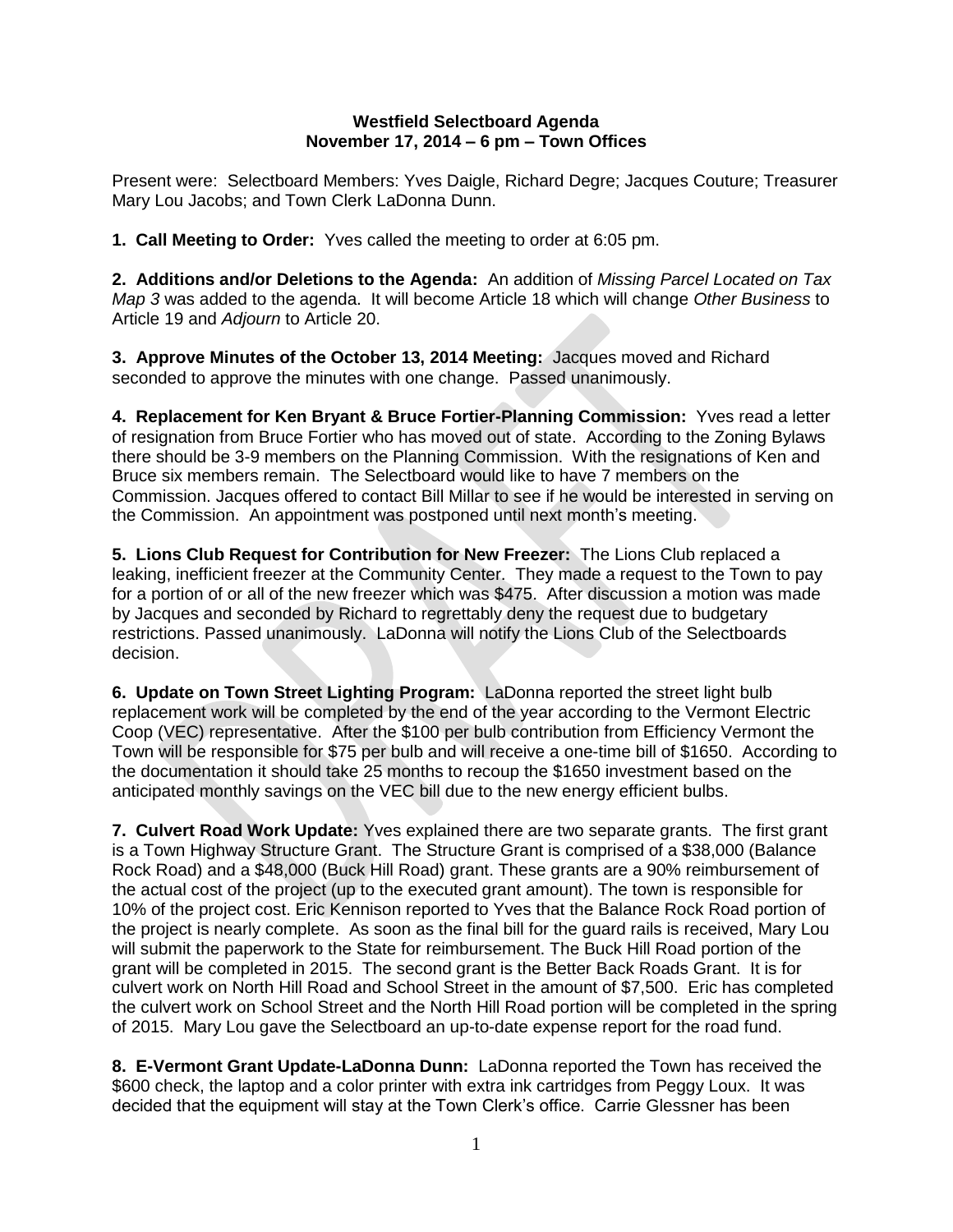contacted about assisting with the website development completion. The Selectboard approved a \$15/hour rate for Carrie's services not to exceed \$600.

**9. Update on Repairs to the Community Center:** Yves said the staining and caulking on the building and the new railings & floor on the side entrance have been completed. The three new doors and cellar windows have arrived. He will try to get them installed before winter.

**10. Scott Keysar's Retirement:** All the towns in AOT District 9 were represented at Scott's retirement party. Yves said Scott appreciated the maple gift basket the Town brought to thank him for his 53 years of service.

**11. Eave Spout Repairs at Recycling Center:** NEKWMD sent a check to reimburse the town for the damage done by the recycling pick-up truck to the eaves at the Recycling Center.

**12. Update on Tire Sales:** Yves recently began taking the tires to Gates Salvage Yard in Hardwick. The Town made a net profit of \$19.46 on 52 tires.

**13. Sheriff's Report:** The Sheriff's report reflects \$347 in fines and 29 patrol hours for October.

**14. Planet Aid Partnership Program:** Yves reported this program was discussed at the last NEKWMD and many towns now have these large metal containers available at their recycling centers to collect clothes and shoes. There is a collection person from Concord, NH that comes to empty the containers. The Town will receive a fee of 5 cents per pound for clothes and shoes deposited in the container. He spoke with Merry Hamel of NECKA and the Catholic Church to make sure this would not create a shortage of clothing for them to sell. Both groups felt there would not be a problem. Richard moved and Jacques seconded to proceed with setting up a collection container at the Recycling Center. Passed unanimously.

**15. Schedule Date for Caroling on the Common:** December 10 at 6 pm was selected for this year's date. Santa will arrive in the fire truck at 6:30. There will be music, caroling, hot chocolate, donuts and candy treats for the kids.

**16. Schedule January Budget Meeting:** The Budget Meeting will be January 8, 2015 at 8 am.

**17. Discuss Quotes to Print Town Report:** LaDonna presented three printing quotes for the upcoming Town Report. Mary Lou stated there is a new person running the prison print shop and she offered to make contact to see if he would reconsider giving the Town a quote on printing. A decision was tabled until we hear from the prison.

**18. Discuss Missing Parcel on Tax Map 3 (added agenda item):** LaDonna gave an update on the research done to try and identify who owns the 28.9 acre parcel that abuts Daigle, Slayton & Kennison. It was decided that LaDonna would contact the Town of Jay and see who owns the property on the Jay side. Yves will contact Buzzy Slayton and see if he knows the history of the property. Tabled until further information is available.